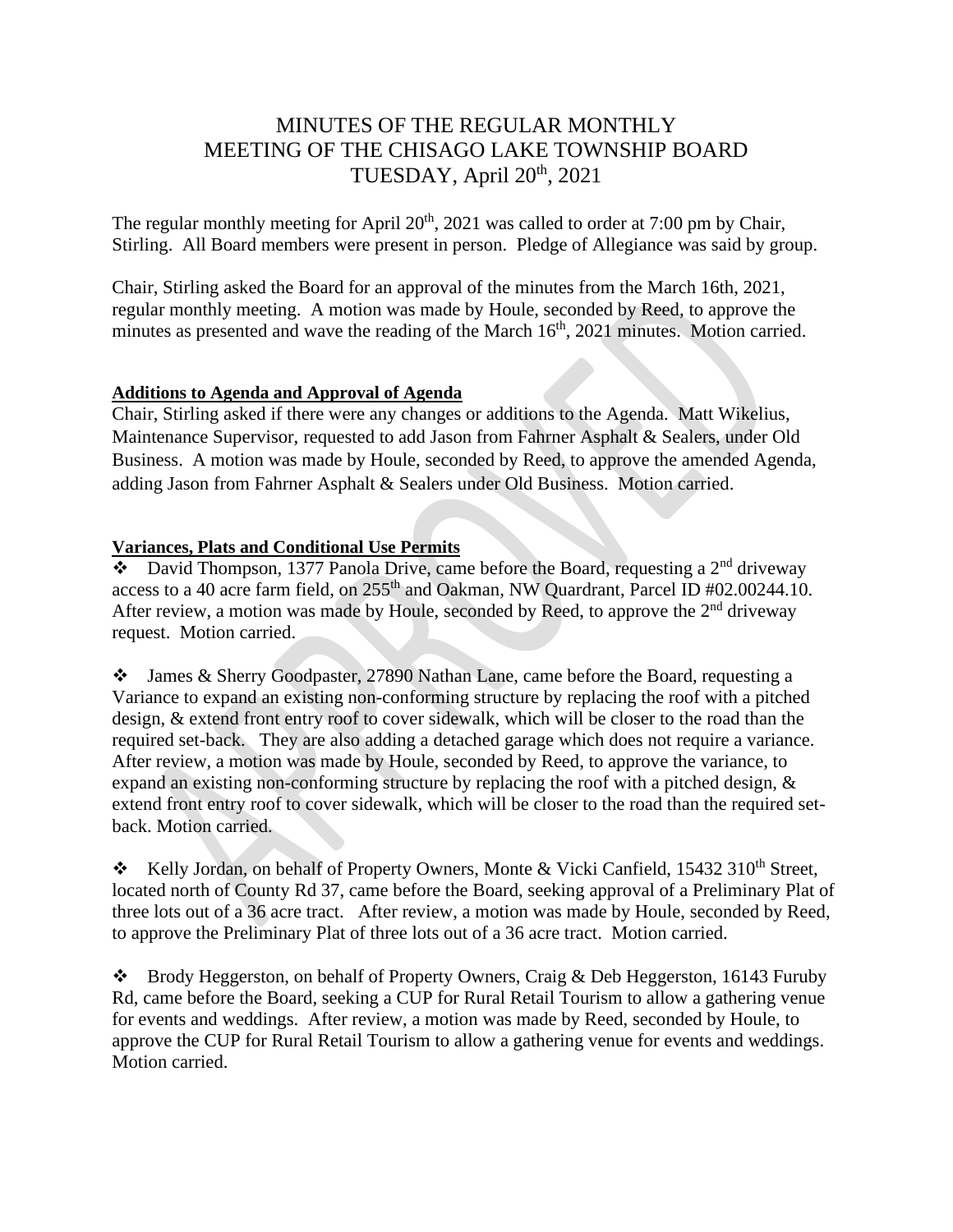#### Page 2 of April 2021 Minutes

 $\cdot \cdot$  Travis Greene, 14855 318<sup>th</sup> Street, came before the Board, requesting a 2<sup>nd</sup> driveway access to property north of 14855 318<sup>th</sup> Street. After review, a motion was made by Reed, seconded by Houle, to approve the  $2<sup>nd</sup>$  driveway request on property north of 14855 318<sup>th</sup> Street. Motion carried.

#### **Old Business**

❖ Jason from Fahrner Asphalt & Sealer, came before the Board with a Proposal/Contract to apply Friction Seal 2021, on two areas; Area 1: Kipling Ave; Koala Ave; 252<sup>nd</sup> St; and 251 St. and Area 2: Kestrel Ave; 248<sup>th</sup> St; and Kenwood Lake, total amount of \$74,176.48. After review, a motion was made by Houle, seconded by Reed, to approve the quote for the surface treatment in the amount of \$74,176.48. Motion carried.

❖ Dan Boyum, Township Engineer reported that he has not heard anything new since March, and does not expect to hear anything until end of May or early June.

❖ Little Lake Road Reclamation Project; Little Lake Road was originally constructed in 2000. There have been various repairs done on the roadway since that time. Due to current conditions, the roadway is recommended to be reclaimed and repaved. Dan Boyum, Township Engineer made a site visit and reviewed conditions of the existing culverts and the roadway with Township Staff. Based on that site visit he prepared a proposed estimated project cost of \$495,000. If Town Board approves the plans and specifications, he would set a bid opening of May 20, 2021, and anticipate a contractor would begin work on the project in July/August 2021 and complete the project in late October. This is dependent on the contractor's schedule. After review, a motion was made by Stirling, seconded by Houle, to approve the plans and specifications and set bid opening date of May 20, 2021. Motion carried.

❖ Discussion on switching our Internet and phone service at the Township Maintenance Building and Township Hall from Frontier to Midco. The Township received a quote from Lakes Telecom to install underground fiber and Internet connection setup between the Town Hall and the Public Works building. This would network the two building together to provide up to a Gig of Internet service to the buildings. Lakes Telecom is also checking into possibly attaching the fire/sprinkler alarm connections to the internet connections rather than having separate phone lines, which would also be a big savings on our monthly phone and internet bill. We are looking at an installation cost of approximate \$3000-\$3500, which will lower out monthly rates considerably, and provide us with much better Internet Service. Chris Debose, 1<sup>st</sup> District Commissioner informed us that the county is going to be receiving approximately 11 Billion and their hope is to help Townships provide Broadband service in their areas. The Township is also receiving funding from the American Rescue Plan Act which will also help with Broadband costs. After review, a motion was made by Houle, seconded by Reed to approve working with Lakes Telecom and Midco to switch the Township Buildings over to Midco Gig x 30 using Midco VoIP Phone System. Motion carried.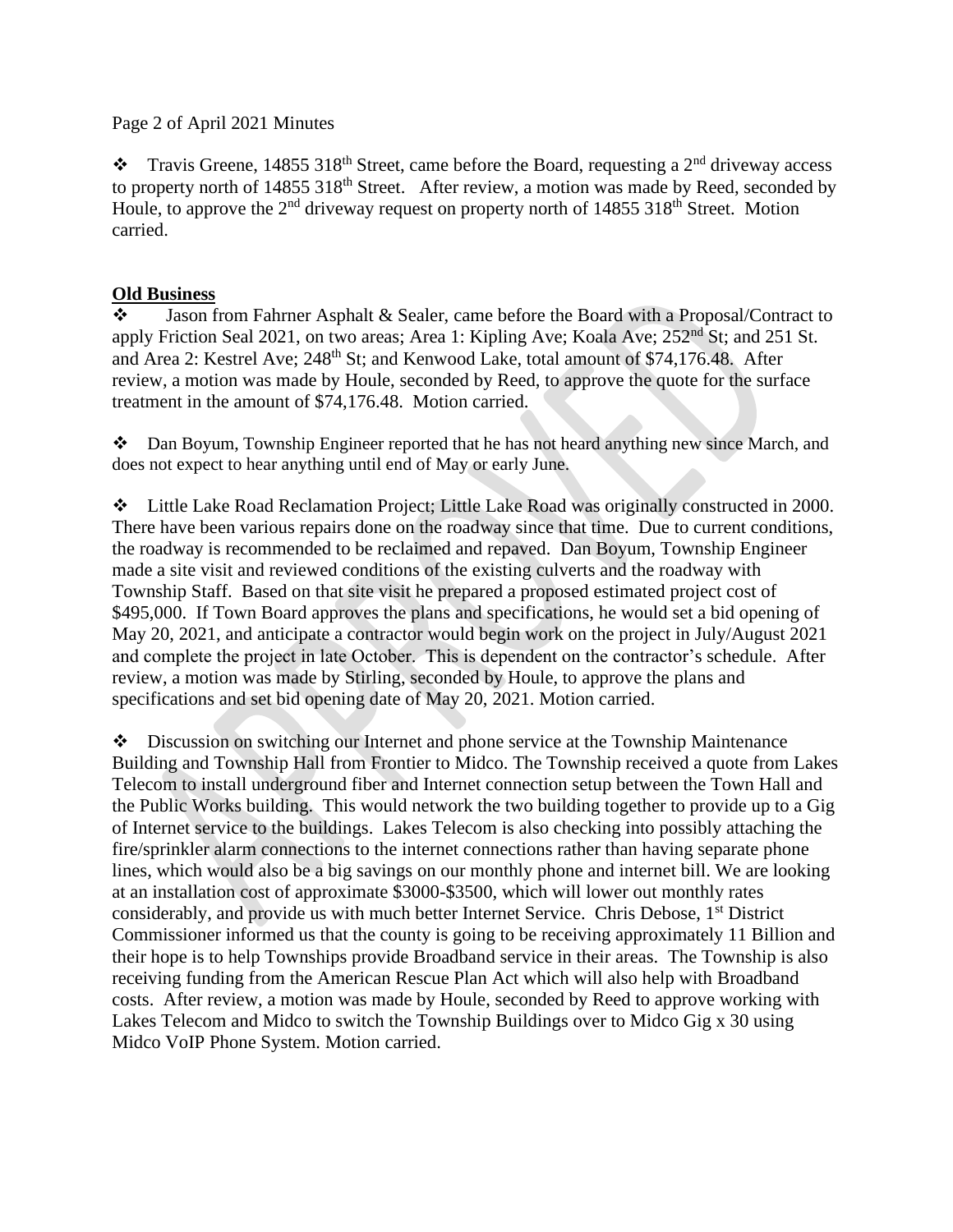❖ Chair Stirling gave an update on Albrecht Lake Landing Development located between  $315<sup>th</sup>$  Street &  $316<sup>th</sup>$  Street, west of Maria Ave. The City of Lindstrom has approved 9 Townhouses with individual lots coming off Maria Avenue, putting up a Gazebo down by the Lake, on the West side of the parcel having a 33' easement allowing lake access, and South of  $316<sup>th</sup>$  they are looking at a 10' multi-use trail and looking at the developer to blacktop the easement road 66' wide. All of this is contingent upon property owner requesting an annexation into the City of Lindstrom, and The Administration of Law approving the annexation. No action needed.

❖ Chair Stirling informed the Board, that there is a copy of a letter in their packets that the County submitted requesting funding through the Surface Re-Authorization Act for the Highway 8, Reconstruction Project. Christ DuBose commented that the County currently has about half the funding needed for this project. No action needed.

❖ Chair Stirling informed the Board, that we need to know if we want to renew the contract for the mowing with T.J.C., and set-out a porta potty for the summer at Moody Lake Park. After discussion, a motion was made by Houle, seconded by Reed, to renew the mowing contract with T.J.C., and set-out a porta potty for the summer. Motion carried.

# **New Business**

❖ Travis Greene, Center City Fire Department Chief, presented their 2020 Fire and Rescue Annual Report. Travis requested approval to extend the current contract to 2023 for an annual amount of \$39,000. After discussion, a motion was made by Houle, seconded by Reed, to approve extending the current contract to 2023 for the annual amount of \$39,000. Motion carried.

❖ The Board reviewed requests from Health, Recreational and Service organizations for Contributions. A motion was made at the Annual meeting to give up to \$8,000 to various organizations with the Board deciding how the money was to be allocated. After review, a motion was made by Houle, seconded by Reed to approve the following contributions:

| <b>TOTAL</b>                                      | \$1,500 |
|---------------------------------------------------|---------|
| <b>New Pathways Shelter for Homeless Families</b> | \$500   |
| Baby Blanket – St. Bridget Church                 | \$500   |
| Chisago County Ag Society (County Fair)           | \$500   |
|                                                   |         |

# Motion carried.

❖ The Board reviewed the agreement that was made and entered into between Chisago Lake Township and Steel Chick Recycling, to Contract Services for Steel Chick's to accept recycled items every  $3<sup>rd</sup>$  Saturday of the month beginning in April through October 2021. A motion was made by Houle, seconded by Reed, that Chisago Lakes Township will pay Steel Chicks \$1000 for their services in 2021. Motion carried.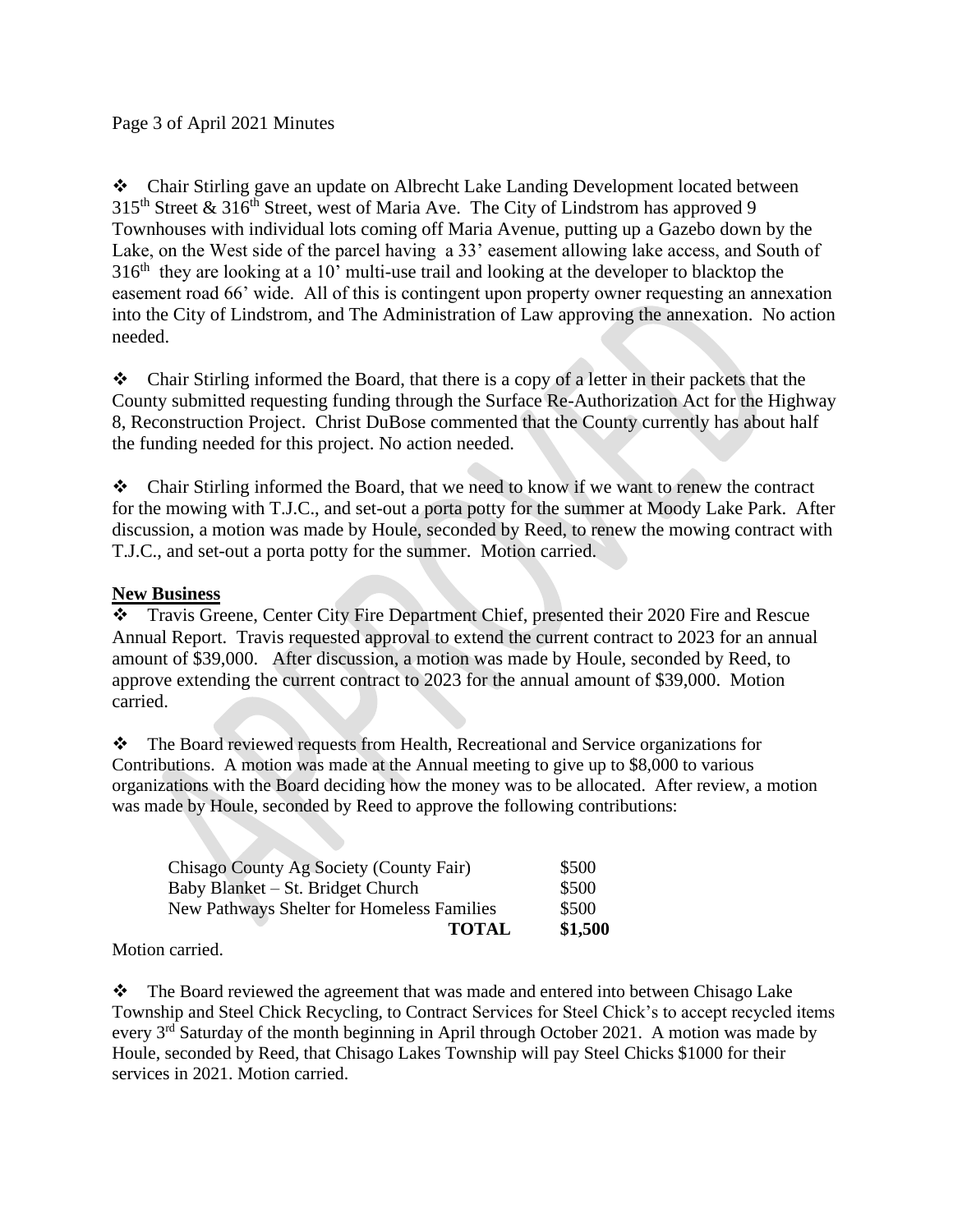#### Page 4 of April 2021 Minutes

❖ Chair Stirling informed everyone present that Marvin Hultquist, our Janitor for the past 20 years at the Township has passed away, so he will need to be replaced. Clerk, Peterson volunteered to fill this position for the same salary. Chair Stirling suggested that she complete the forms for the position and present them at the Board meeting in May for approval. In the meantime, she will clean the last two weeks in April and be compensated a third of the monthly pay for April. After discussion, a motion was made by Reed, seconded by Houle, to hire Jeanette Peterson as Township Janitor for the same salary, and compensate a third of that salary for the month of April. Motion carried.

Matt Wikelius, requested the Township to have flowers delivered to the church for Marvin's funeral in honor of his 20 years of service. After discussion, a motion was made by Houle, seconded by Reed, to have a flower arrangement delivered to the church for Marvin's funeral at the cost of up to \$200.00. Motion carried.

## **Road Report**

- ❖ Matt Wikelius informed the Board that:
	- $\triangleright$  The maintenance department has been grading the gravel roads
	- $\triangleright$  They evaluated the roads for winter damage and there were very few boils
	- $\triangleright$  putting up new address signs

#### **Information for Officials**

- ❖ Clerk Peterson informed the Board of the following:
	- ➢ Received 10 Building Permits for the month of February
	- ➢ CCATO meeting will be held at the Nessel Township on April 28th, 2021 at 7:00 pm
	- $\triangleright$  Board of Appeal meeting is scheduled for Thursday April 22<sup>nd</sup>, 2021 at 1:30 pm at the Government Center.
	- ➢ Hall Rental Report
	- $\triangleright$  Going to recycle old Computers

#### **Financial Report**

- ❖ Treasurer Straub gave the Treasurer report. After the Treasurer's report was presented a motion was made by Houle, seconded Reed, to approve the Financial Report with a balance of \$1,150,985.61, and pay the bills – Claim numbers 2027–2048 in the amount of \$21,190.43 Motion carried.
- ❖ Treasurer, Straub informed the Board that President Biden signed the American Rescue Plan Act on March 11, 2021. The Act provides stimulus to Townships and other governments to assist in the COVID-19. The total disbursements will be split in half. The first half will be sent 60 days after March 11. The second half distributed 12 months after the first distribution. These funds may be used for any costs incurred between March 3, 2021, and December 31<sup>st</sup>, 2024.